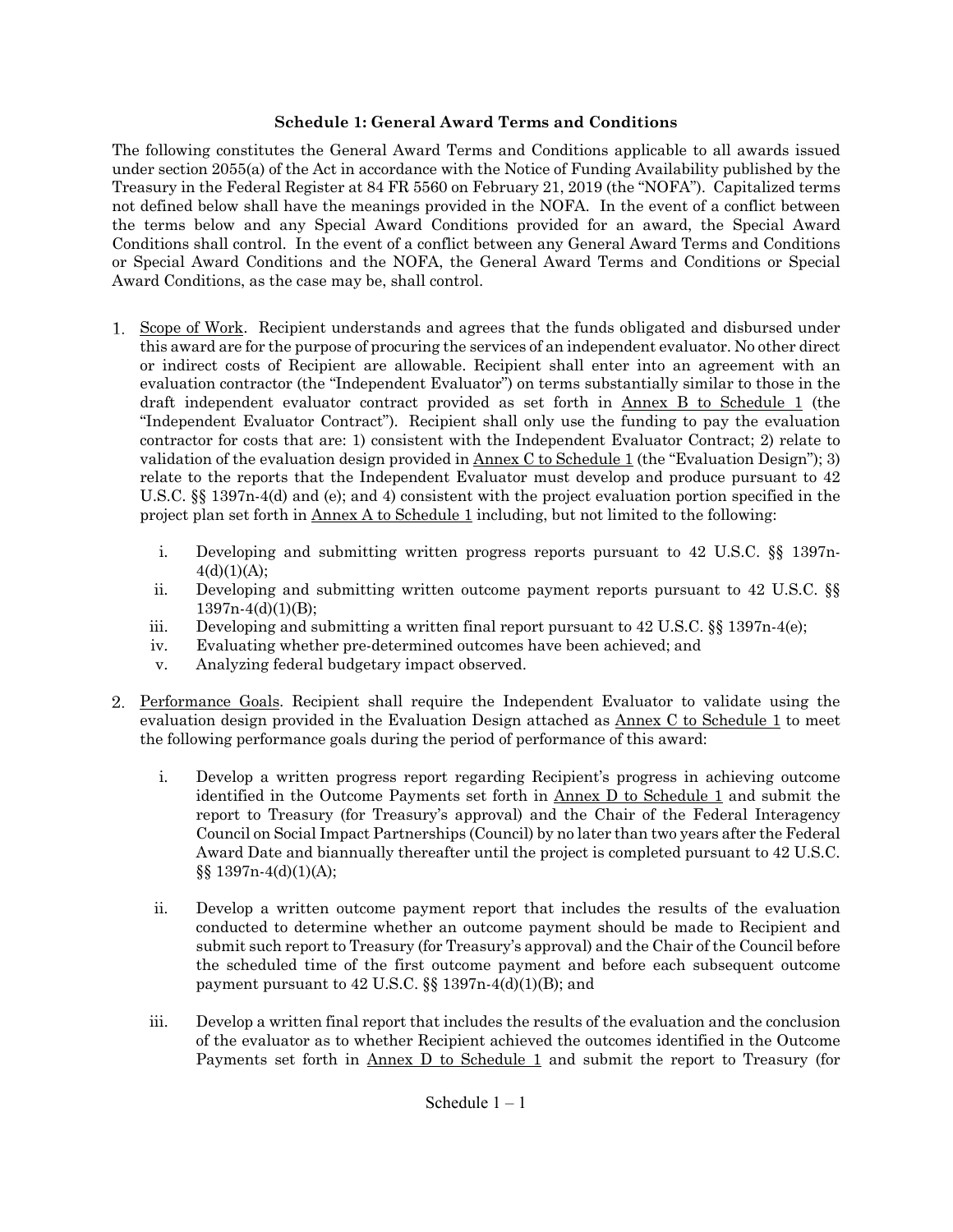Treasury's approval) and the Chair of the Council within six months after the project is completed pursuant to  $42$  U.S.C.  $\S$  $1397n-4(e)(1)$ .

- 3. Prior Approvals.
	- a. Recipient shall obtain the express written approval of Treasury prior to making any changes to the following:
		- i. The Independent Evaluator (including principal staff),
		- ii. The terms of the Independent Evaluator Grant Agreement or the Independent Evaluator Contract;
		- iii. The Period of Performance; or
		- iv. Revisions of budget and program plans as specified in 2 C.F.R. § 200.308.
	- b. Recipient may not transfer, pledge, mortgage, or otherwise assign this award, or any interest therein, or any claim arising thereunder, to any party without the express written approval of Treasury.
	- c. Treasury may grant any such approval in its sole discretion. For the avoidance of doubt, any changes in law or government policy, changes in general economic conditions, natural disasters, the nonperformance by the Independent Evaluator or other changes that affect the ability of Recipient to perform under the award shall not impose any requirement on Treasury to approve any changes requested by Recipient.
- 4. Subawards. Recipient is not permitted to make subawards under this award as defined by 2 C.F.R. § 200.1.
- Cost Sharing. Cost sharing or matching funds, as defined in the Uniform Guidance, are not required, and the financial contributions from Recipient or any investors for costs associated with procuring the services of an independent evaluator are not characterized as cost sharing or matching funds.
- 6. Compliance with Applicable Law and Requirements.
	- a. Recipient agrees to comply with the requirements of the Act, the terms and conditions of this grant agreement, the requirements of 2 C.F.R. Part 200, Uniform Administrative Requirements, Cost Principles, and Audit Requirements for Federal Awards, 48 C.F.R. Part 31 (Contract Cost Principles and Procedures), as applicable, representations made in the Assurances and Certifications, and all other applicable Executive Orders, Federal statutes, and regulations.
	- b. Recipient agrees to ensure that the Independent Evaluator submits the required progress reports, outcome payment reports, and final reports to Treasury and the Chair of the Federal Interagency Council on Social Impact Partnerships pursuant to 42 U.S.C. §§ 1397n-4(d) and (e) and that the Independent Evaluator develops and produces these reports in a format that is accessible and complies with section 508 of the Rehabilitation Act of 1973, as amended (29 U.S.C. § 794d). Specifically, these reports will be published on the public website of the Federal Interagency Council on Social Impact Partnerships in accordance with 42 U.S.C. § 1397n-10(4) and the reports should be created and provided in PDF fully tagged format. For more information on section 508 accessibility requirements, consult [https://www.section508.gov/.](http://www.section508.gov/) Reports shall include all content specified in sections F.5.b and F.5.c of the NOFA.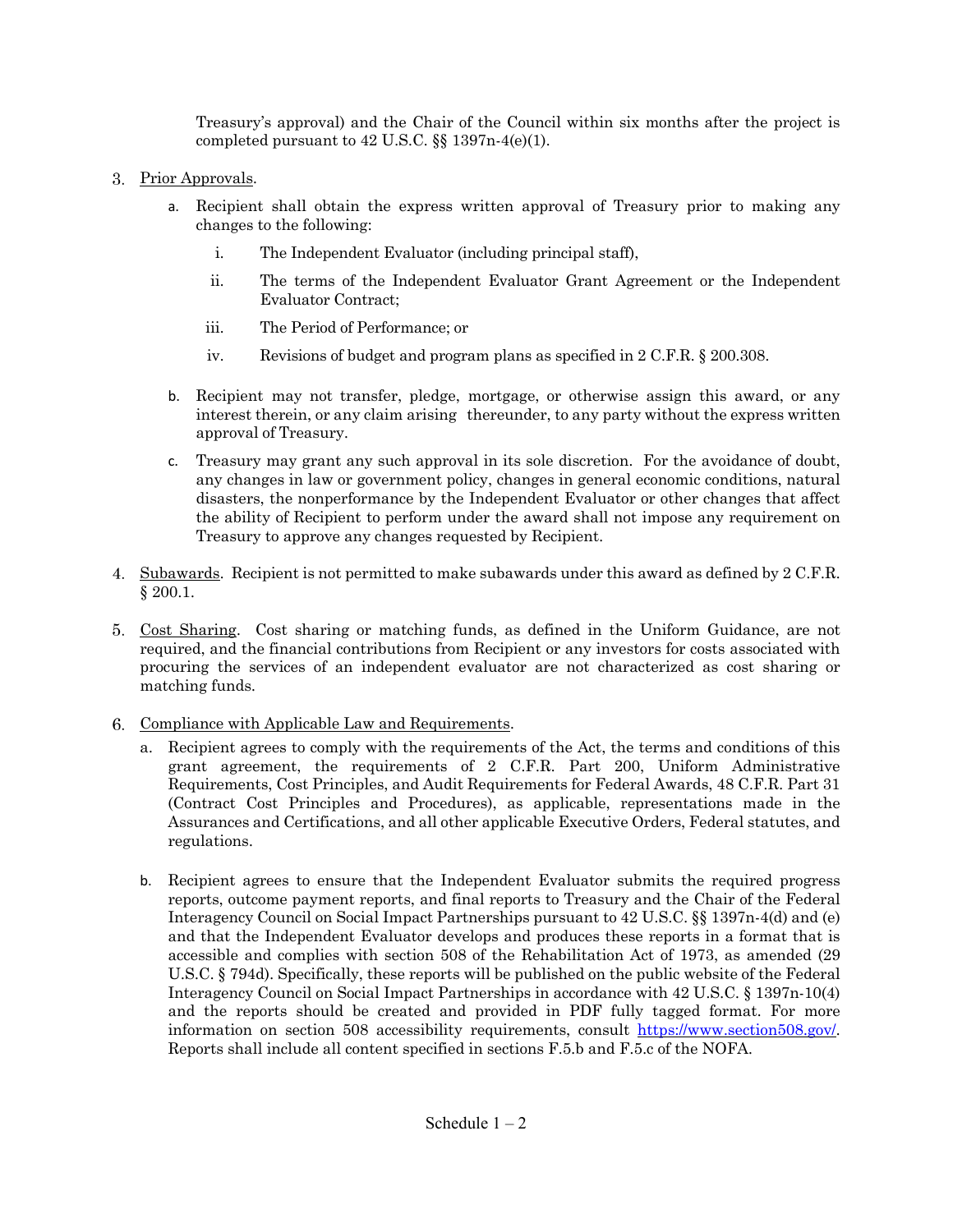- c. Recipients must submit quarterly performance progress reports to Treasury that describe project activities during the reporting period to assist Treasury in monitoring and tracking performance of your award pursuant to  $2 \text{ C.F.R. } § 200.329(c)(1)$ .
- d. Recipient, in carrying out the scope of work and in all other matters relating to this award, must comply with all other applicable program requirements, federal law, regulations, and with all requirements of state and local laws and ordinances to the extent that such requirements do not conflict with federal law and regulations and shall provide for such compliance in any agreements it enters into with other parties relating to this award. Such applicable federal regulations include, without limitation, the following:
	- i. OMB Guidelines to Agencies on Governmentwide Nonprocurement Debarment and Suspension (nonprocurement), 2 C.F.R. Part 180, and 31 C.F.R. Part 19.
	- ii. Governmentwide Requirements for Drug-Free Workplace, 31 C.F.R. Part 20.
	- iii. New Restrictions on Lobbying, 31 C.F.R. Part 21.
	- iv. Rules and Procedures for Efficient Federal-State Funds Transfers, 31 C.F.R. Part 205
	- v. Controlling Paperwork Burdens on the Public, 5 C.F.R. Part 1320
	- vi. Reporting Subaward and Executive Compensation Information, 2 C.F.R. Part 170, pursuant to which the award term set forth in Appendix A of 2 C.F.R. Part 170 is hereby incorporated by reference.
	- vii. Statutes and regulations prohibiting discrimination, including, but not limited to, the following:
		- Title VI of the Civil Rights Act of 1964 (42 U.S.C. §§ 2000d et seq.), which prohibits discrimination on the grounds of race, color, or national origin under programs or activities receiving federal financial assistance;
		- Title IX of the Education Amendments of 1972 (20 U.S.C. §§ 1681 et seq.), which prohibits discrimination on the basis of sex under federally assisted education programs or activities;
		- C. Section 504 of the Rehabilitation Act of 1973, as amended (29 U.S.C.  $\S$  794), which prohibits discrimination on the basis of disability under any program or activity receiving federal financial assistance;
		- D. The Age Discrimination Act of 1975, as amended (42 U.S.C. §§ 6101 et seq.), which prohibits discrimination on the basis of age in programs or activities receiving federal financial assistance; and
		- Title II of the Americans with Disabilities Act of 1990, as amended (42 U.S.C. §§ 12101 et seq.), including the ADA Amendments Act of 2008 (Public Law 110-325, which prohibits discrimination on the basis of disability under programs, activities, and services provided or made available by state and local governments or instrumentalities or agencies thereto, as well as public or private entities that provide public transportation.
- e. Recipient must take reasonable measures to safeguard protected personally identifiable information consistent with applicable federal, state, and local laws regarding privacy and obligations of confidentiality.
- Financial Reports.
	- a. During the Period of Performance, Recipient must submit a "Federal Financial Report" using Standard Form 425 (SF-425) found at [https://www.grants.gov/web/grants/forms/post-](https://www.grants.gov/web/grants/forms/post-award-reportingforms.html)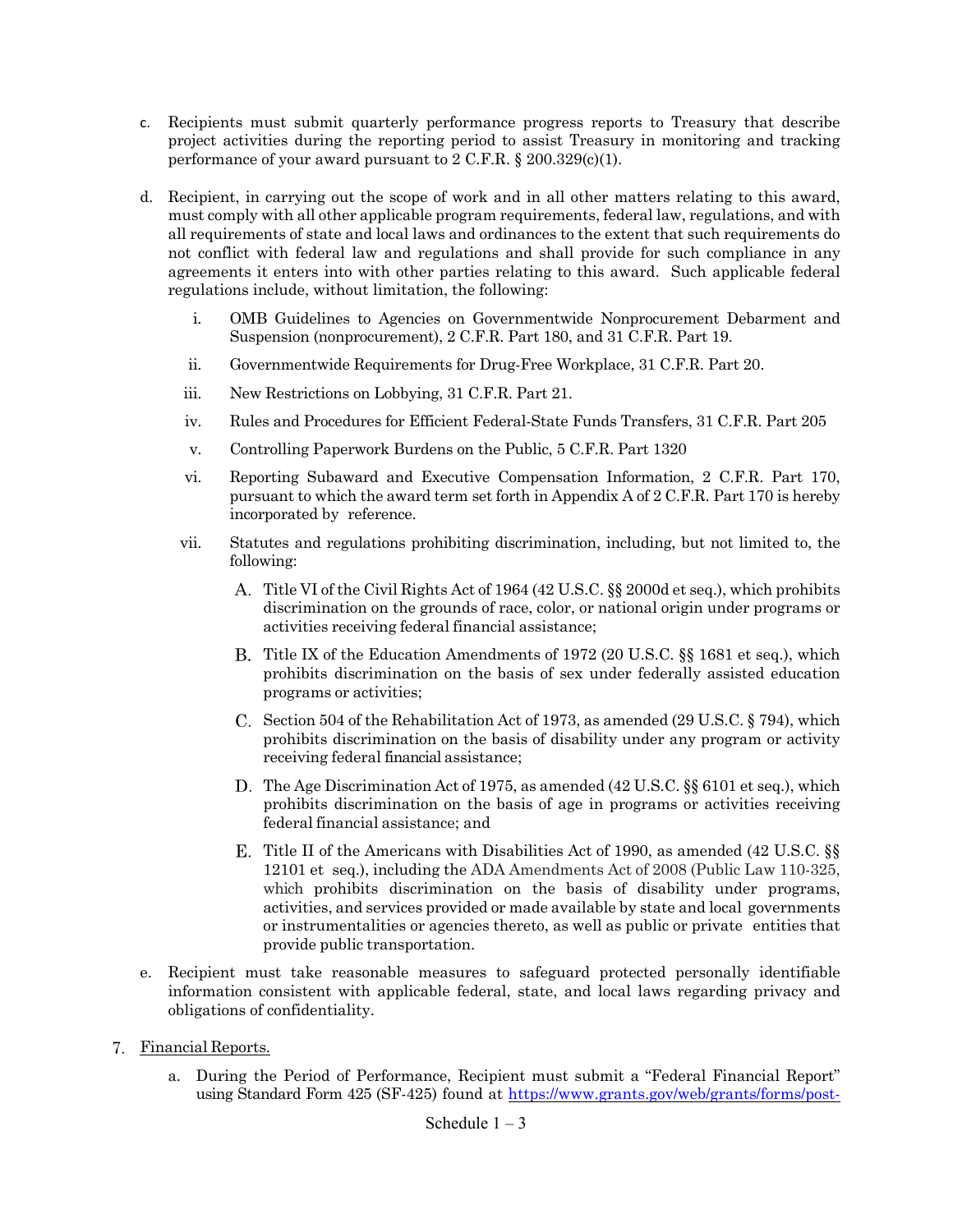[award-reportingforms.html](https://www.grants.gov/web/grants/forms/post-award-reportingforms.html) on an annual basis for the period ending December 31 pursuant to 2 C.F.R. § 200.328. The report is due no later than 30 days following the end of the reporting period.

- b. Recipient must submit all financial reports to Treasury, unless otherwise specified by Treasury in writing.
- Interim Reporting on Significant Developments per 2 C.F.R. § 200.329(e).
	- a. Events may occur between the scheduled performance reporting dates that have significant impact upon the activity, project, or program. In such cases, Recipient must inform Treasury as soon as the following types of conditions become known:
		- i. Problems, delays, or adverse conditions which will materially impair the ability to meet the objective of this award. This disclosure must include a statement of the action taken, or contemplated, and any assistance needed to resolve the situation.
		- ii. Favorable developments, which enable meeting time schedules and objectives sooner or at less cost than anticipated or producing more or different beneficial results than originally planned.
	- b. Recipient must:
		- i. Promptly provide to Treasury and the Treasury Office of Inspector General a copy of all state or local inspector general reports, audit reports other than those prepared under the Single Audit Act, and reports of any other oversight body, if such report pertains to the award.
		- ii. Immediately notify Treasury and the Treasury Office of Inspector General of any indication of fraud, waste, abuse, or potentially criminal activity pertaining to grant funds.
- Audit and Records Retention Requirements.
	- a. Recipient is responsible for complying with all applicable audit requirements of the Single Audit Act and 2 C.F.R. Part 200 Subpart F – Audit Requirements.
	- b. The three-year period provided for in 2 C.F.R. § 200.334 regarding records retention shall begin on the date of the final report of the Independent Evaluator.
	- c. For the purposes of 2 C.F.R. § 200.334, the term "records" shall include but not be limited to:
		- i. All supporting documentation for the performance outcomes; and
		- ii. Any reports, publications, and data sets from any research conducted under this award.
	- d. Recipient must include in its contract with the Independent Evaluator a requirement that it must retain all records in compliance with 2 C.F.R. § 200.334.
- False Statements. Recipient understands that false statements or claims made in connection with this award is a violation of federal criminal law and may result in fines, imprisonment, debarment from participating in federal awards or contracts, and/or any other remedy available by law.
- Mandatory Disclosure. Recipient must timely disclose in writing to Treasury, as applicable, all federal criminal law violations involving fraud, bribery, or gratuity that may potentially affect the awarded federal funding. Recipients that receive an award over \$500,000 must also report certain civil, criminal, or administrative proceedings in SAM, and are required to comply with the Term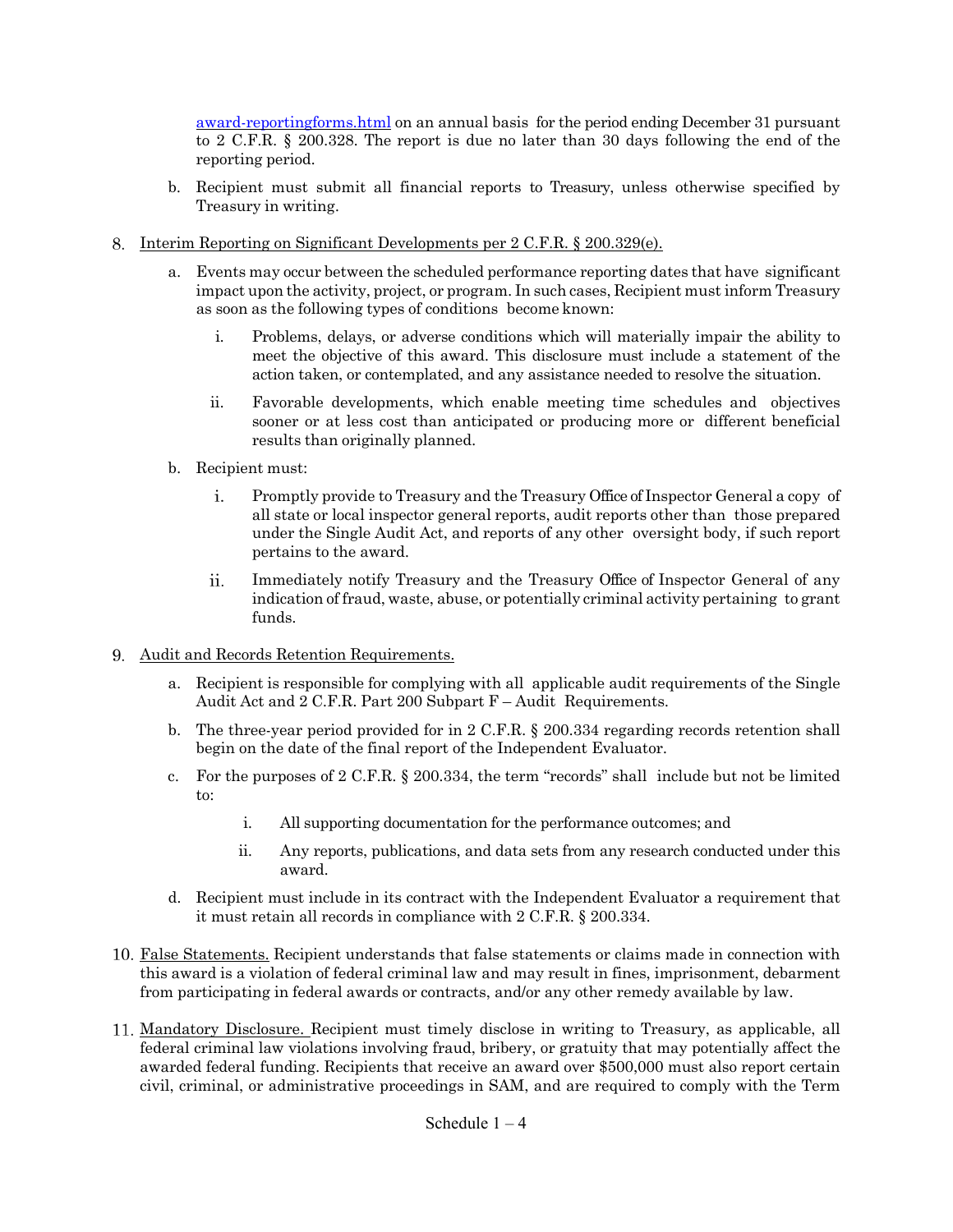and Condition for Recipient Integrity and Performance Matters as set out in 2 C.F.R. Part 200, Appendix XII to Part 200. Failure to make required disclosures can result in any of the remedies, including suspension and debarment, described in 2 C.F.R. § 200.339.

- Conflict of Interest**.** Recipient agrees that it will maintain in effect a conflict of interest policy consistent with 2 C.F.R. § 200.318(c) covering each activity funded under this award. Recipient must disclose in writing to Treasury, as applicable, any potential conflict of interest affecting the awarded federal funding in accordance with 2 C.F.R. § 200.112.
- 13. Contract Provision. All contracts made by Recipient under a federal award, as applicable, must contain the provisions required under 2 C.F.R. Part 200, Appendix II to Part 200—Contract Provisions for Non-Federal Entity Contracts Under Federal Awards. Specifically, Recipient must ensure that all contracts in excess of \$10,000 address termination for cause and for convenience, including the manner by which it will be effected and the basis for settlement.

# 14. Procurement.

- Prior to expending award funds for the procurement of an item (or group of items) or service in excess of \$250,000, Recipient must follow the requirements in 2 C.F.R. § 200.319.
- Prior to expending award funds for the procurement of an item (or group of items) or service in excess of \$250,000 using a noncompetitive procurement process, Recipient must provide a written sole source justification to Treasury for approval prior to obligating, expending, or drawing down award funds for that item or service pursuant to 2 C.F.R. § 200.325(b)(2).

### Access to Records and Recipient's Sites.

- a. Treasury, the Treasury Office of Inspector General, and the Government Accountability Office have the right of timely and unrestricted access to any documents, papers or other records, including electronic records, of Recipient that are pertinent to this award, in order to make audits, investigations, examinations, excerpts, transcripts, and copies of such documents. This right also includes timely and reasonable access to Recipient's personnel for the purpose of interview and discussion related to such documents. This right of access shall continue as long as records are required to be retained.
- b. Recipient must include in its contract with the Independent Evaluator a requirement that it make available to Treasury, the Treasury Office of Inspector General, and the Government Accountability Office any documents, papers or other records, including electronic records, of the contractor that are pertinent to this award, in order to make audits, investigations, examinations, excerpts, transcripts, and copies of such documents. This right also includes timely and reasonable access to the contractor's personnel for the purpose of interview and discussion related to such documents. This right of access shall continue as long as records are required to be retained.
- c. Treasury, the Treasury Office of Inspector General, and Government Accountability Office shall have the right during normal business hours to conduct announced and unannounced onsite and offsite physical visits of Recipient and contractors corresponding to the duration of their records retention obligation for this award.

# 16. Award Disbursement.

a . Unless otherwise specified in a Special Award Condition, Treasury will make advance payments under this Award.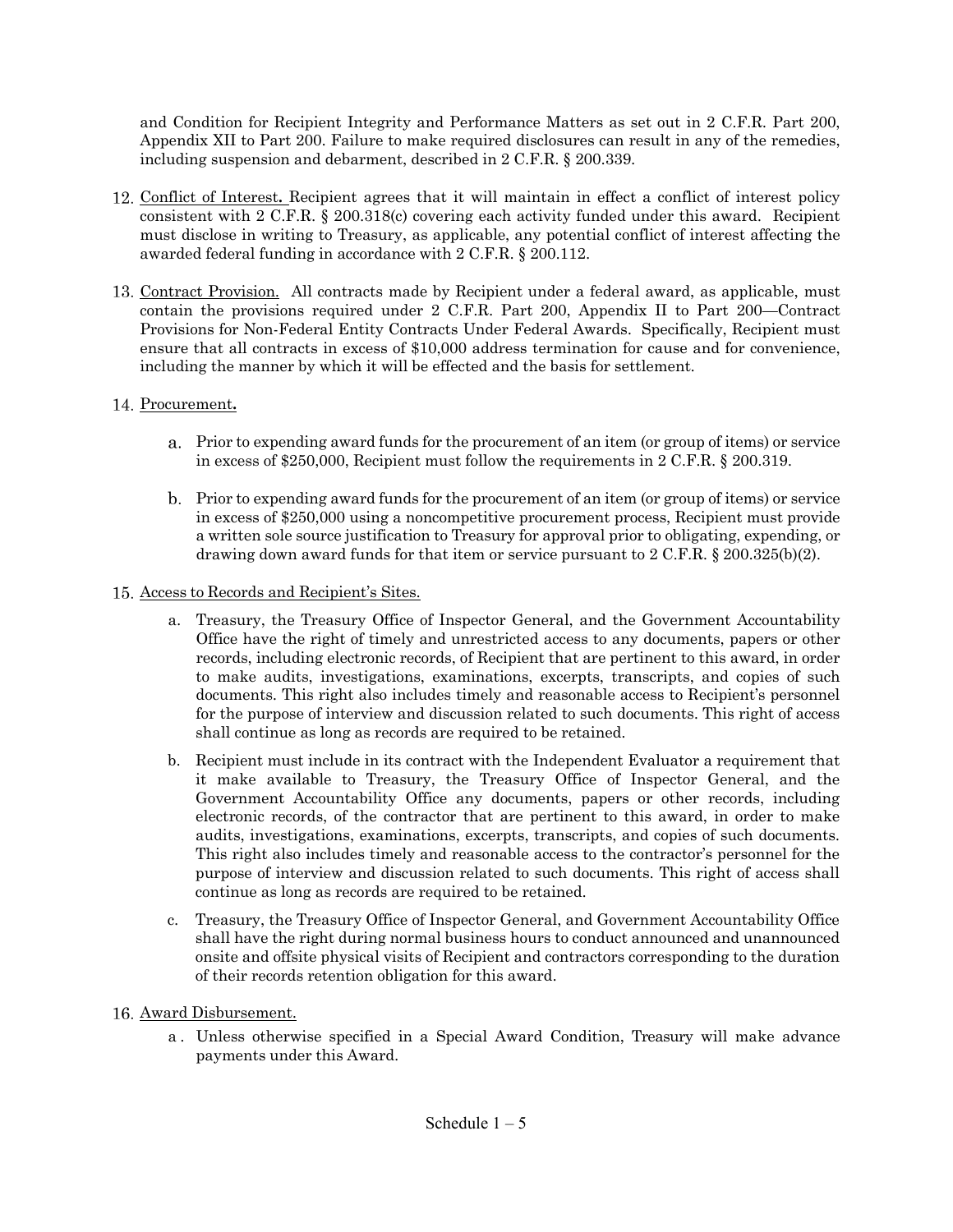- b. To the extent available, Recipient must disburse funds available from program income, rebates, refunds, contract settlements, audit recoveries, and interest earned on such funds before requesting additional cash payments of Award funds.
- c. Requirements applicable to recipients that are states: Payment methods of state agencies or instrumentalities must be consistent with Treasury-State agreements under the Cash Management Improvement Act, 31 C.F.R. Part 205 "Rules and Procedures for Efficient Federal-State Funds Transfers," and Treasury Financial Manual (TFM) 4A-2000 Overall Disbursing Rules for All Federal Agencies.
- d. Requirements applicable to recipients that are not states: Recipient must minimize the time between the transfer of funds from Treasury and the use of the funds by Recipient. Advance payments to Recipient must be limited to the minimum amounts needed and be timed to be in accordance with the actual, immediate cash requirements of Recipient in carrying out the purpose of the approved activity, project, or program. The timing and amount of advance payments must be as close as is administratively feasible to the actual disbursements by a county or other local government for activity, project, or program costs and the proportionate share of any allowable indirect costs. Advances should not be drawn down more than three business days before expenditure.
- e. Advanced funds not disbursed in a timely manner must be promptly returned to Treasury. Recipient must make timely payment to its contractors in accordance with the contract provisions.
- f. Advances of federal funds must be deposited and maintained in United States Governmentinsured interest-bearing accounts whenever possible. Recipient is not required to maintain a separate depository account for receiving award funds. If Recipient maintains a single depository account where advances are commingled with funds from other sources, Recipient must maintain on its books a separate subaccount for the award funds. Consistent with the national goal of expanding opportunities for women-owned and minority-owned business enterprises, Recipient is encouraged to ensure fair consideration of women-owned and minority-owned banks (a bank which is owned at least 50 percent by women or minority group members).
- g. Recipient must maintain advances of federal funds in interest bearing accounts, unless one of the following conditions applies:
	- i. Recipient receives less than \$250,000 in federal awards per year;
	- ii. The best reasonably available interest-bearing account would not be expected to earn interest in excess of \$500 per year on federal cash balances; or
	- iii. The depository would require an average or minimum balance so high that it would not be feasible within the expected federal and non-federal cash resources.
- h. On an annual basis, Recipient must remit interest earned on federal advance payments deposited in interest-bearing accounts to the Department of Health and Human Services Payment Management System (PMS) through an electronic medium using either Automated Clearing House (ACH) network or a Fedwire Funds Service payment. Interest amounts up to \$500 per year may be retained by Recipient and used for administrative costs.

# 17. Remedies for Noncompliance.

a. If Treasury determines that Recipient has failed to comply with the applicable requirements of SIPPRA, these General Award Terms and Conditions, or any Special Award Conditions, Treasury may take any of the actions provided for in 2 C.F.R. § 200.339.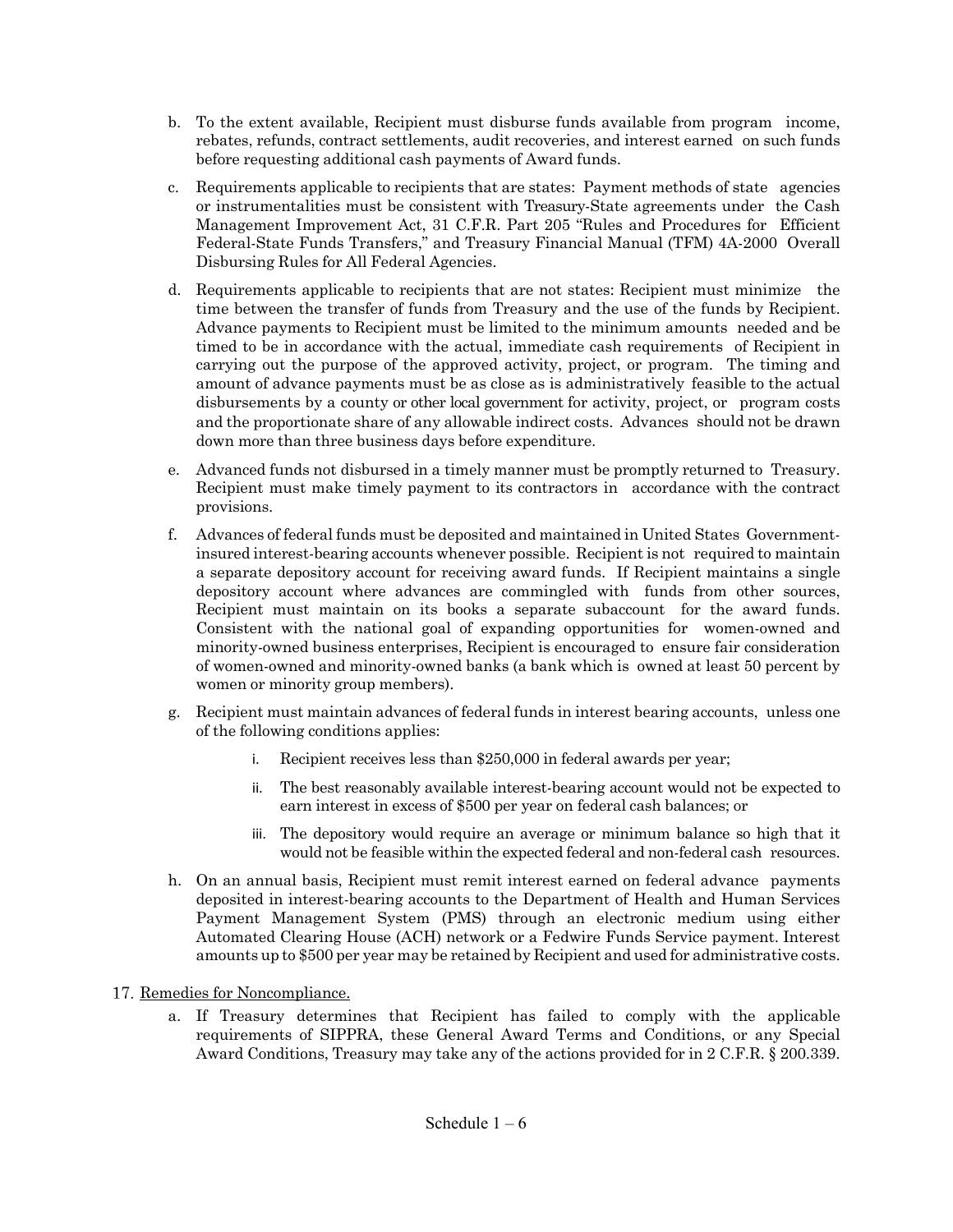- b. Treasury will notify Recipient in writing of Treasury's proposed determination that an instance of noncompliance has occurred, provide details regarding the instance of noncompliance, and indicate the remedy that Treasury proposes to pursue. Recipient will have 30 calendar days to respond and provide information and documentation contesting Treasury's proposed determination or suggesting an alternative remedy.
- c. Treasury will consider any and all information provided by Recipient and issue a final determination in writing, which will state Treasury's final findings regarding noncompliance and the remedy to be imposed.
- d. In extraordinary circumstances, Treasury may require that any of the remedies in 2 C.F.R. § 200.339 take effect immediately upon notice in writing to Recipient. In such cases, Recipient may contest Treasury's determination or suggest an alternative remedy in writing to Treasury, and Treasury will issue a final determination.
- e. Instead of, or in addition to, the remedies listed above, Treasury may refer the noncompliance to the Treasury Office of Inspector General for investigation or audit. Treasury will refer all allegations of fraud, waste, or abuse to the Treasury Inspector General.

### 18. Termination.

- a. Treasury may terminate this award in accordance with 2 C.F.R. § 200.340.
- b. Any requests for termination by Recipient must be made in accordance with 2 C.F.R. § 200.340. Such requests must be in writing and must include the reasons for such termination, the effective date, and in the case of partial termination, the portion to be terminated.
- c. If this award is terminated, Treasury will update or notify any relevant government-wide systems or entities of any indications of poor performance as required by 41 U.S.C. § 417b and 31 U.S.C. § 3321 and 2 C.F.R. Part 180.

#### 19. Amendments.

- Treasury reserves the right to amend the terms of the award if required by federal law or regulation.
- Recipient must submit any requests for amendments in writing to Treasury and must include an explanation for the reason this award should be amended.

#### 20. Debts Owed the Federal Government.

- a. Pursuant to 28 U.S.C. § 3201(e), unless waived in writing by Treasury, a debtor who has a judgment lien against the debtor's property for a debt to the United States shall not be eligible to receive any grant or loan that is made, insured, guaranteed, or financed directly or indirectly by the United States or to receive funds directly from the federal government in any program, except funds to which the debtor is entitled as beneficiary, until the judgment is paid in full or otherwise satisfied.
- b. Any funds paid to Recipient in excess of the amount to which Recipient is finally determined to be authorized to retain under the terms of this award constitute a debt to the federal government.
	- i. Any debts determined to be owed the federal government must be paid promptly by Recipient. A debt is delinquent if it has not been paid by the date specified in Treasury's initial written demand for payment, unless other satisfactory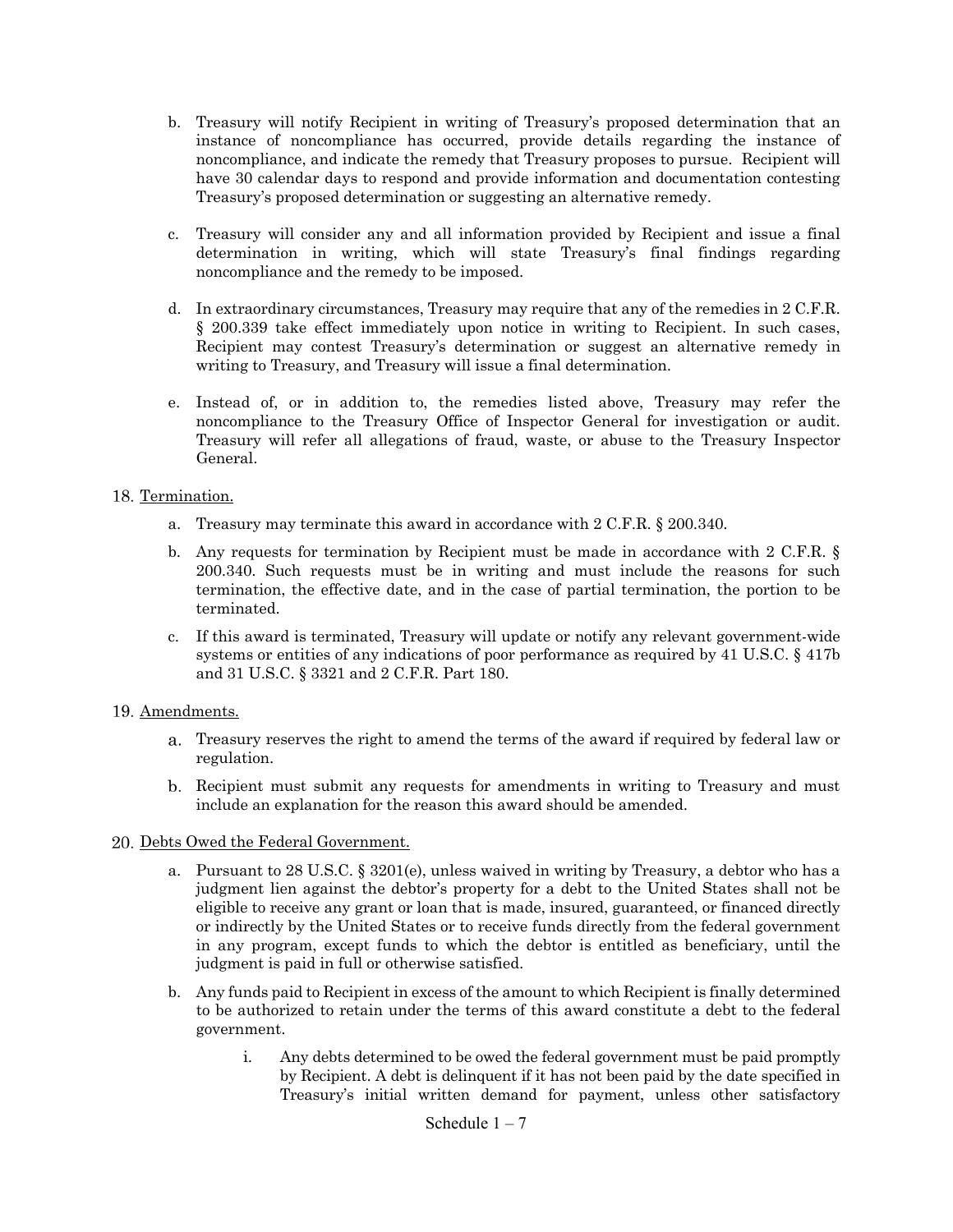arrangements have been made. Interest, penalties, and administrative charges shall be charged on delinquent debts in accordance with 31 U.S.C. § 3717 and 31 C.F.R. § 901.9. Treasury will refer any delinquent debt to Treasury's Bureau of the Fiscal Service for debt collection services in accordance with applicable law.

- ii. The minimum annual interest rate to be assessed on any debts is the Department of the Treasury's Current Value of Funds Rate (CVFR). The CVFR is available at https://www.fiscal.treasury.gov/fsreports/rpt/cvfr/cvfr home.htm. The assessed rate shall remain fixed for the duration of the indebtedness, based on the beginning date in Treasury's written demand for payment. Penalties on any debts shall accrue at a rate of not more than 6 percent per year or such other higher rate as authorized by law. Administrative charges, that is, the costs of processing and handling a delinquent debt, shall be determined by Treasury.
- iii. Funds for payment of a debt must not come from other federally sponsored programs. Verification that other federal funds have not been used will be made, e.g., during on-site visits and audits.
- 21. Research Involving Human Subjects. Recipient shall notify Treasury prior to engaging in any research that involves human subjects and agrees to comply with the provisions of the U.S. Department of Health and Human Services 's regulations regarding the protection of human subjects, 45 C.F.R. Part 46 in performing any such research.
- 22. Disclaimer Provisions.
	- a. The United States expressly disclaims any and all responsibility or liability to Recipient or third persons for the actions of Recipient or third persons resulting in death, bodily injury, property damages, or any other losses resulting in any way from the performance of this award or any other losses resulting in any way from the performance of this award or any contract, or subcontract under this award.
	- b. The acceptance of this award by Recipient does not in any way constitute an agency relationship between the United States and Recipient.
- 23. Copyright. If applicable, Recipient may copyright any work (e.g., reports) that is subject to copyright and was developed, or for which ownership was acquired, under this award in accordance with 2 C.F.R. § 200.315(b). Treasury reserves a royalty-free, nonexclusive and irrevocable license to reproduce, publish, or otherwise use the work, in whole or in part (including create derivative works), for Federal Government purposes, and to authorize others to do so. Publications developed with award funds and published as a Treasury resource will contain the following copyright notice:

"This resource was developed under a federal award and may be subject to copyright. The U.S. Department of the Treasury reserves a royalty-free, nonexclusive, and irrevocable license to reproduce, publish, or otherwise use the work for Federal Government purposes and to authorize others to do so. This resource may be freely distributed and used for noncommercial and educational purposes only."

Publications. If applicable, any publications (except scientific articles or papers appearing in scientific, technical, or professional journals) produced with funds from this award must display the following additional language:

"This project [is being] [was] supported, in whole or in part, by federal award number [XXXX-XXX] awarded to [name of Recipient] by the U.S. Department of the Treasury under the Social Impact Partnerships to Pay for Results Act Program. The opinions, findings, conclusions, and